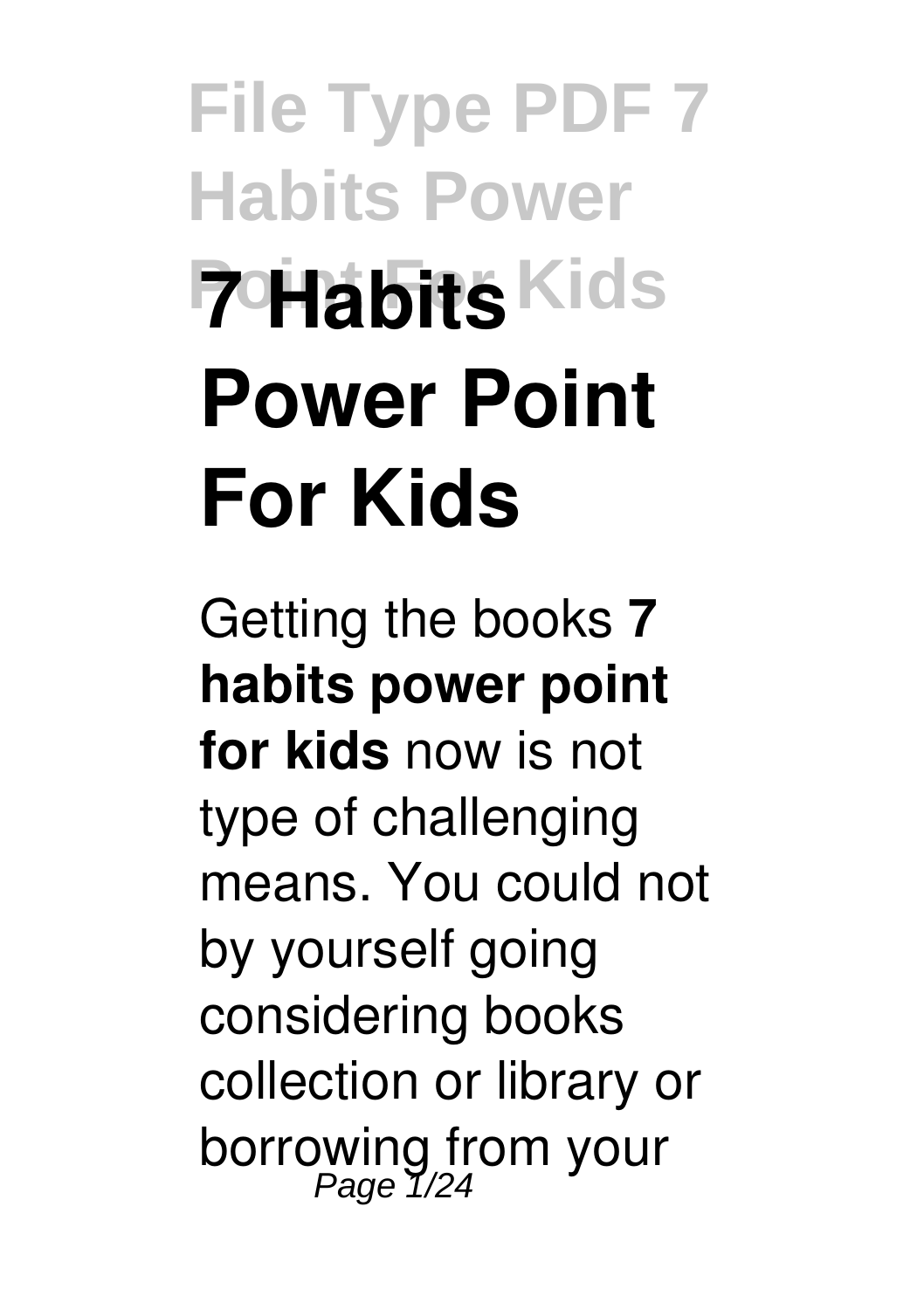**File Type PDF 7 Habits Power** friends to right to use them. This is an unconditionally easy means to specifically get lead by on-line. This online revelation 7 habits power point for kids can be one of the options to accompany you later than having other time.

It will not waste your Page 2/24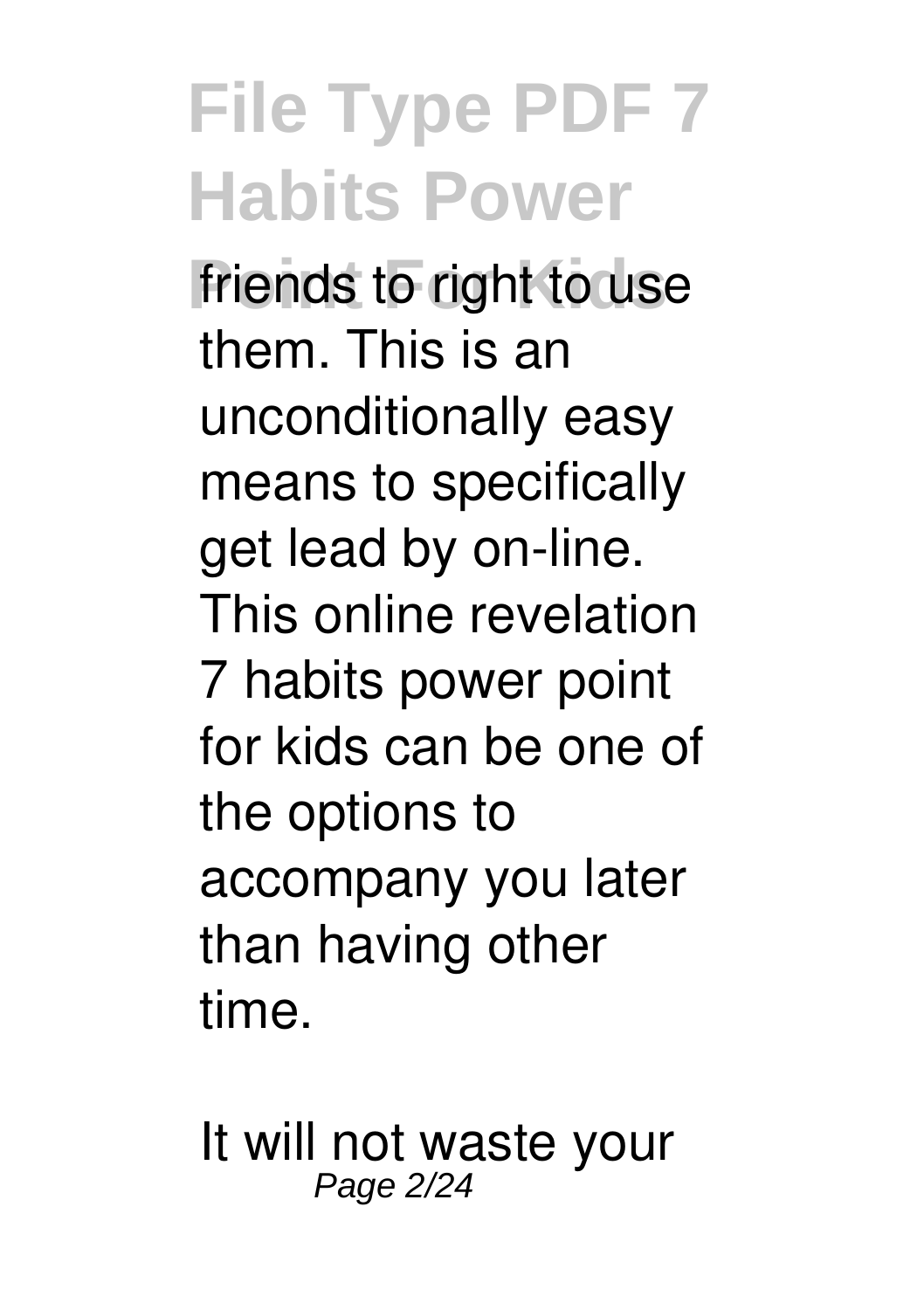**File Type PDF 7 Habits Power** time. take me, the ebook will unquestionably proclaim you new situation to read. Just invest little time to way in this on-line pronouncement **7 habits power point for kids** as skillfully as evaluation them wherever you are now.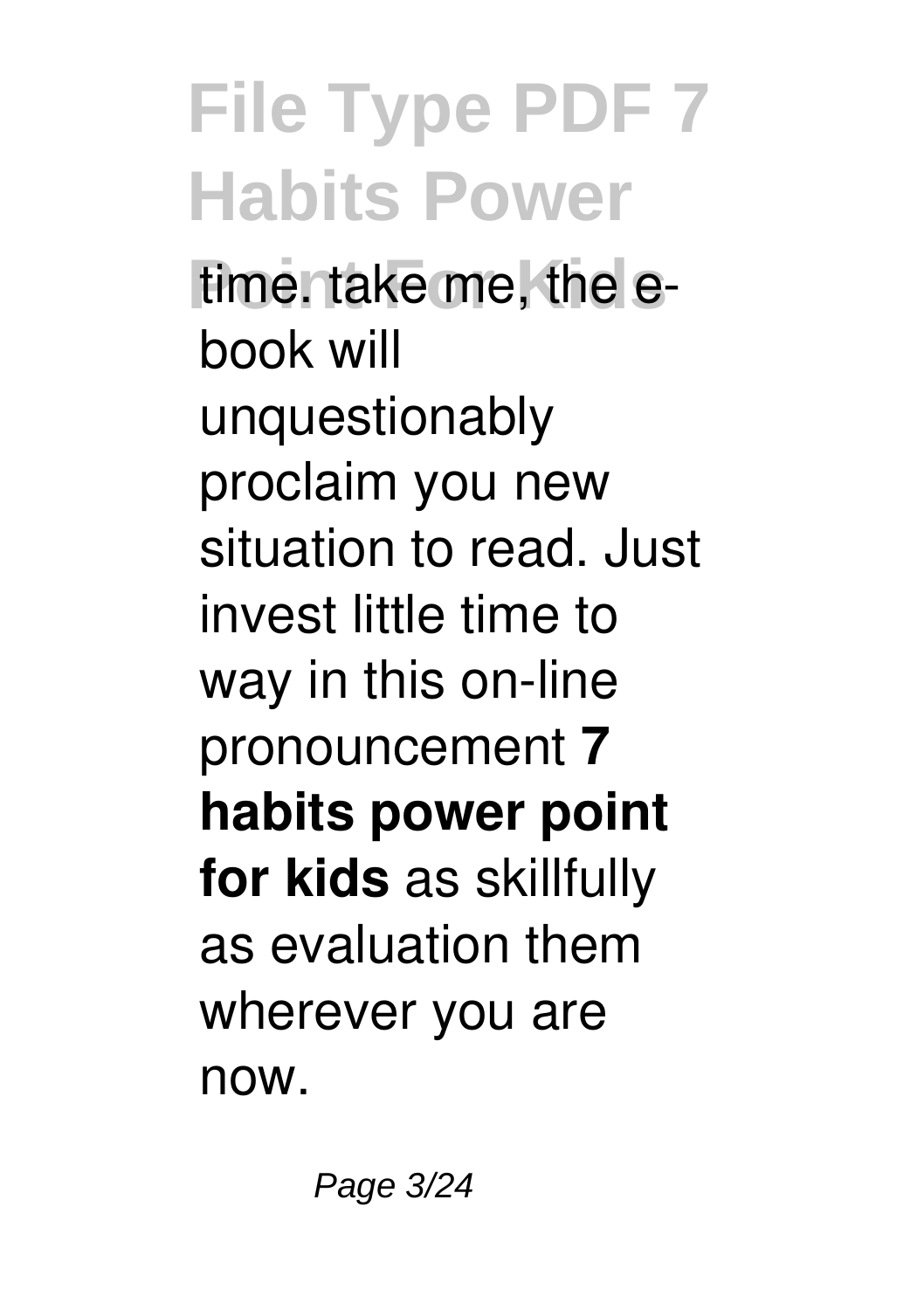**File Type PDF 7 Habits Power Point For Kids** 7 Habits Power Point For 7 habits of highly effective people by stephen covey 1. • This is the ability to control one's environment, rather than control other. • It is more than taking initiative. Be Proactive 2. What happens to a bottle of soda when you shake it up? It Page 4/24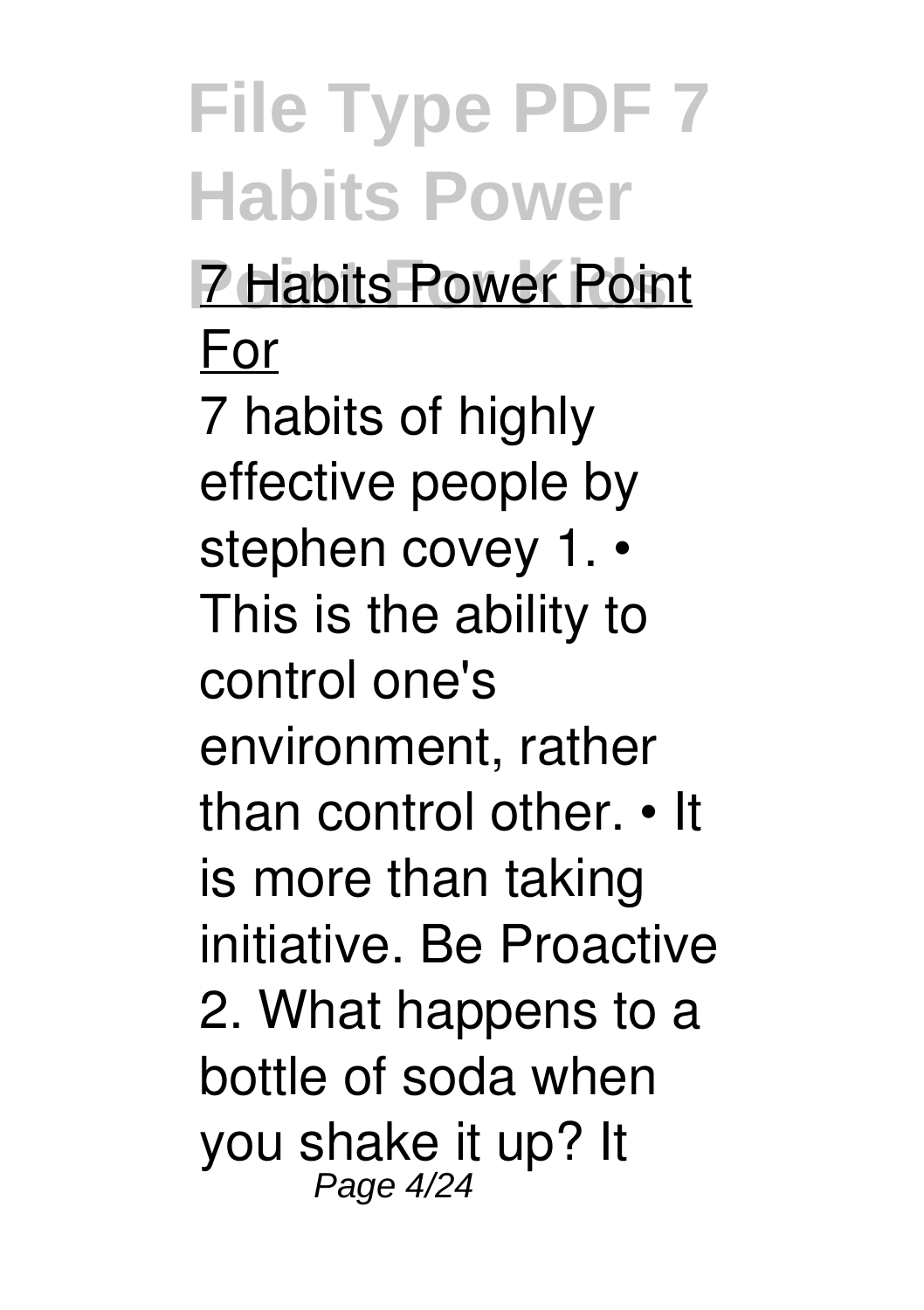**PXPLODES! 3. What** happens to a bottle of water when you shake it up? It stay calm! 4.

7 habits of highly effective people by stephen covey 7 HABITS OF STEPHEN COVEY Habit 1 Be proactive. Habit 2 Begin in the end in mind. Habit 3 Page 5/24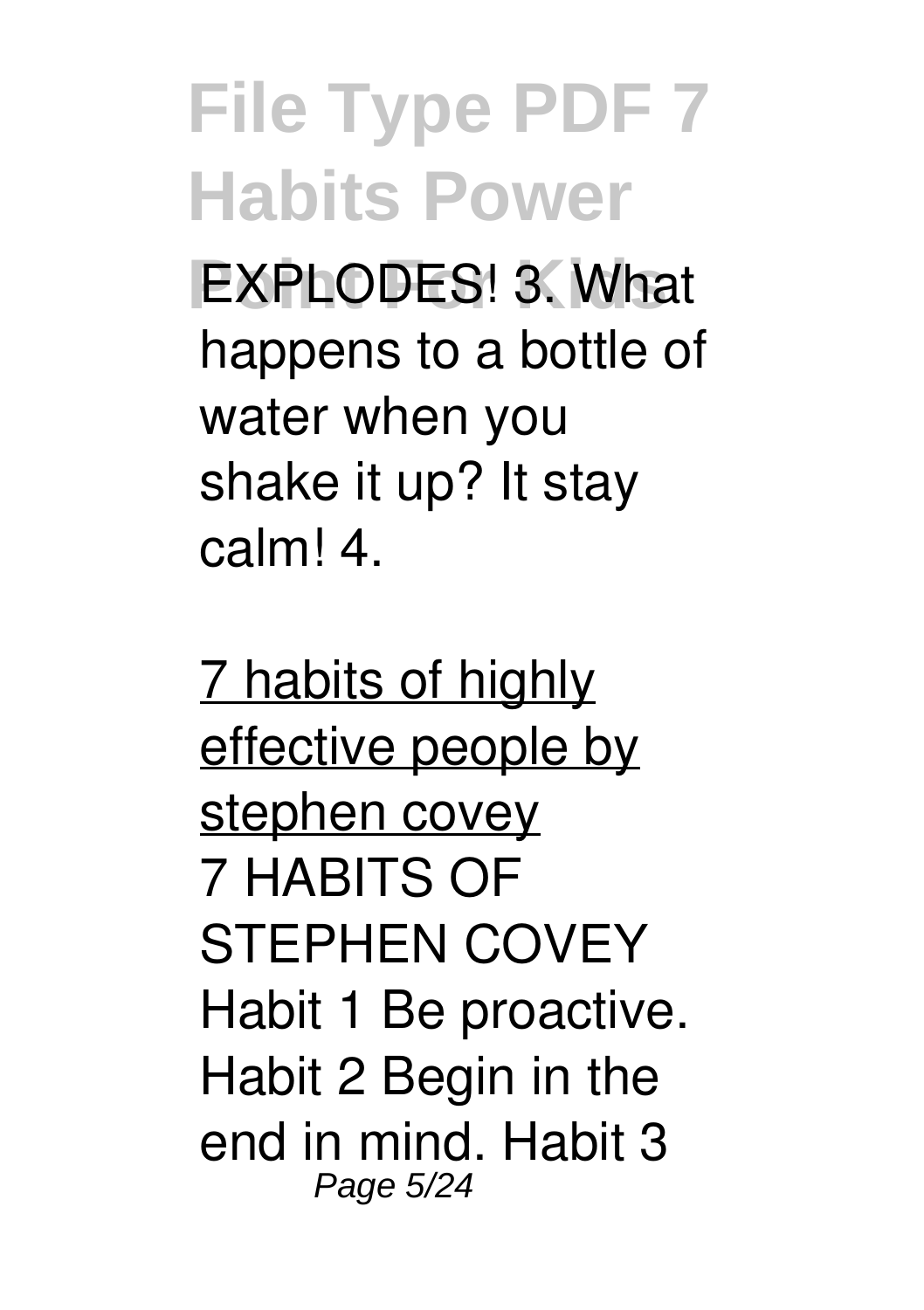**Put first Things first.** Habit 4 Think win win. Habit 5 Seek first to understand, then to be understood. Habit 6 Synergize. Habit 7 Sharpen the saw. MANAGE YOURSELF LEAD OTHERS UNLEASH POTENIAL 3. 7 HABITS OF STEPHEN COVEY Be Proactive. Page 6/24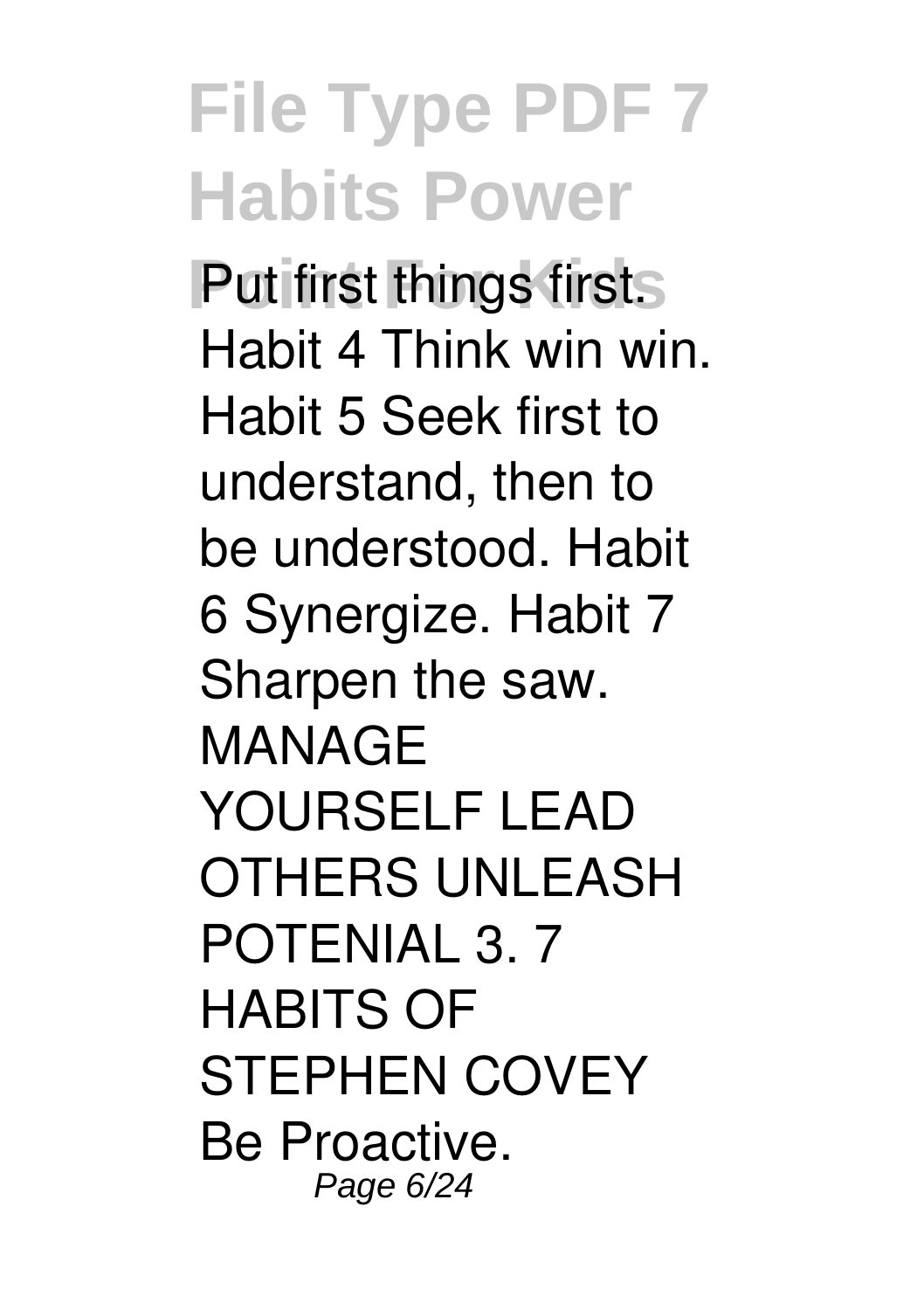**File Type PDF 7 Habits Power Point For Kids** 7 Habits of Stephen Covey for PowerPoint - SlideShare The 7 Habits of Highly Effective People - The 7 Habits of Highly Effective People Powerful Lessons in Personal Change Session 1: Problems and Solutions I had a problem, a big one I had a well paid job.  $|$ <br>Page 7/24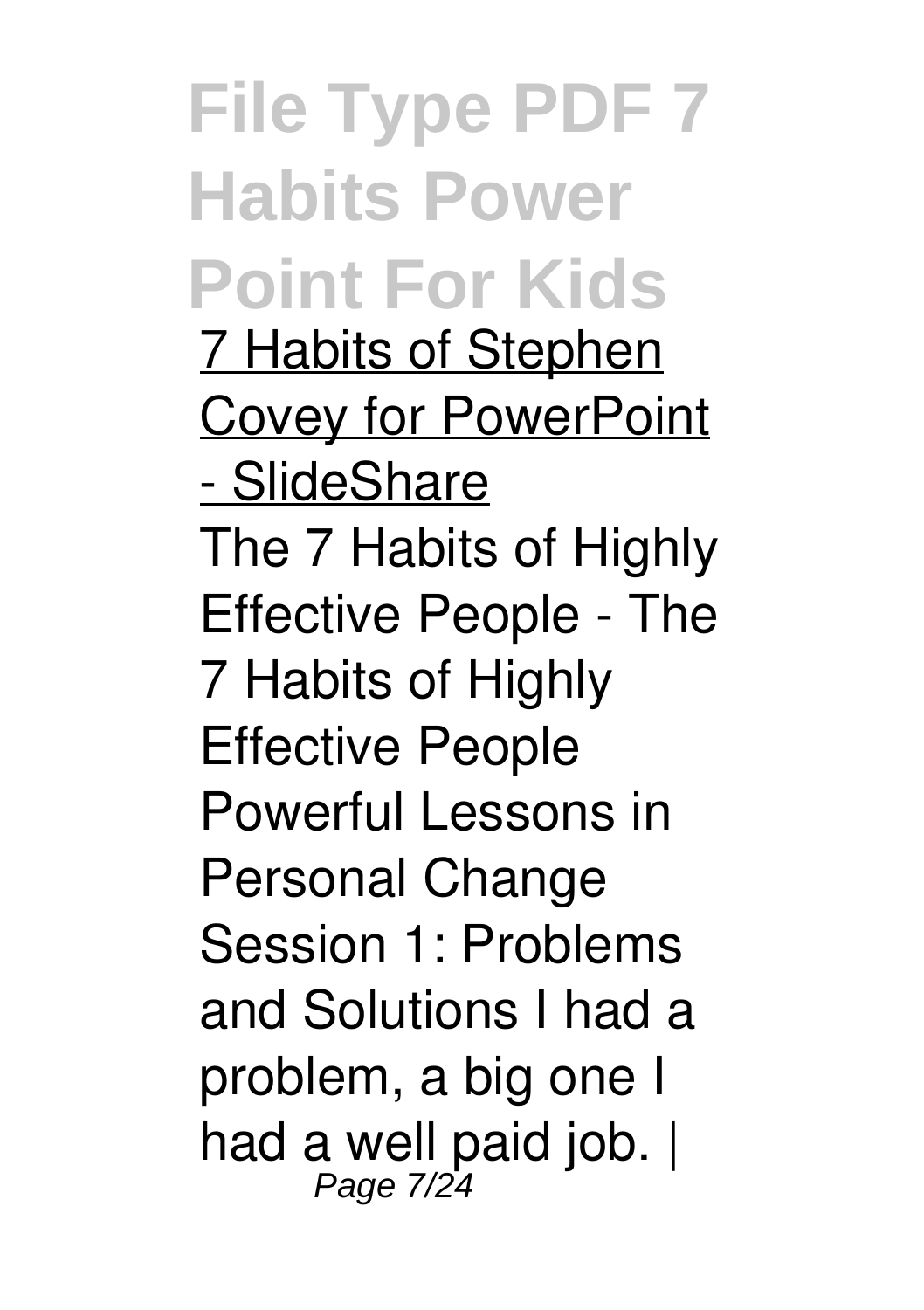**File Type PDF 7 Habits Power PowerPoint PPTds** presentation | free to view

The Seven Habits of **Highly Effective** People - PowerPoint

...

7 habits 1. THE LEADER IN ME! S E V E N H A B IT S f o r c h ild r e n t o b e c o m e h ig h ly e f f e c t iv e ! 2. The 7 habits Page 8/24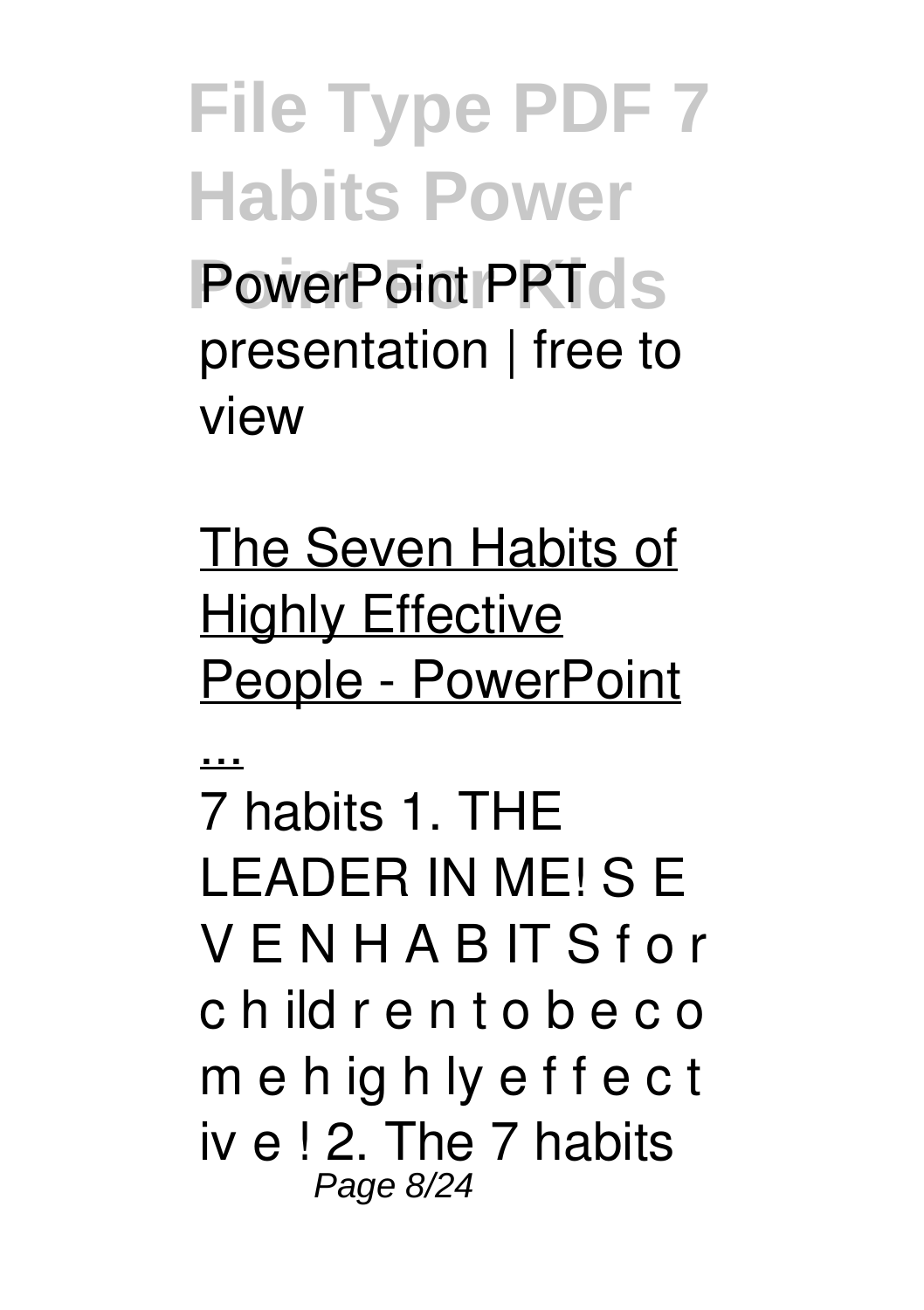**File Type PDF 7 Habits Power** of happy kids!! 3. BE PROACTIVE!! 4. BEGIN WITH THE END IN MIND!! 5. PUT FIRST THING FIRST!! 6. THINK WIN - WIN!! 7. SEEK FIRST TO UNDERSTANDAND THEN TO BEUNDERSTOOD! 8. SYNERGIZE!! 9. SHARPEN THE SAW!! Page 9/24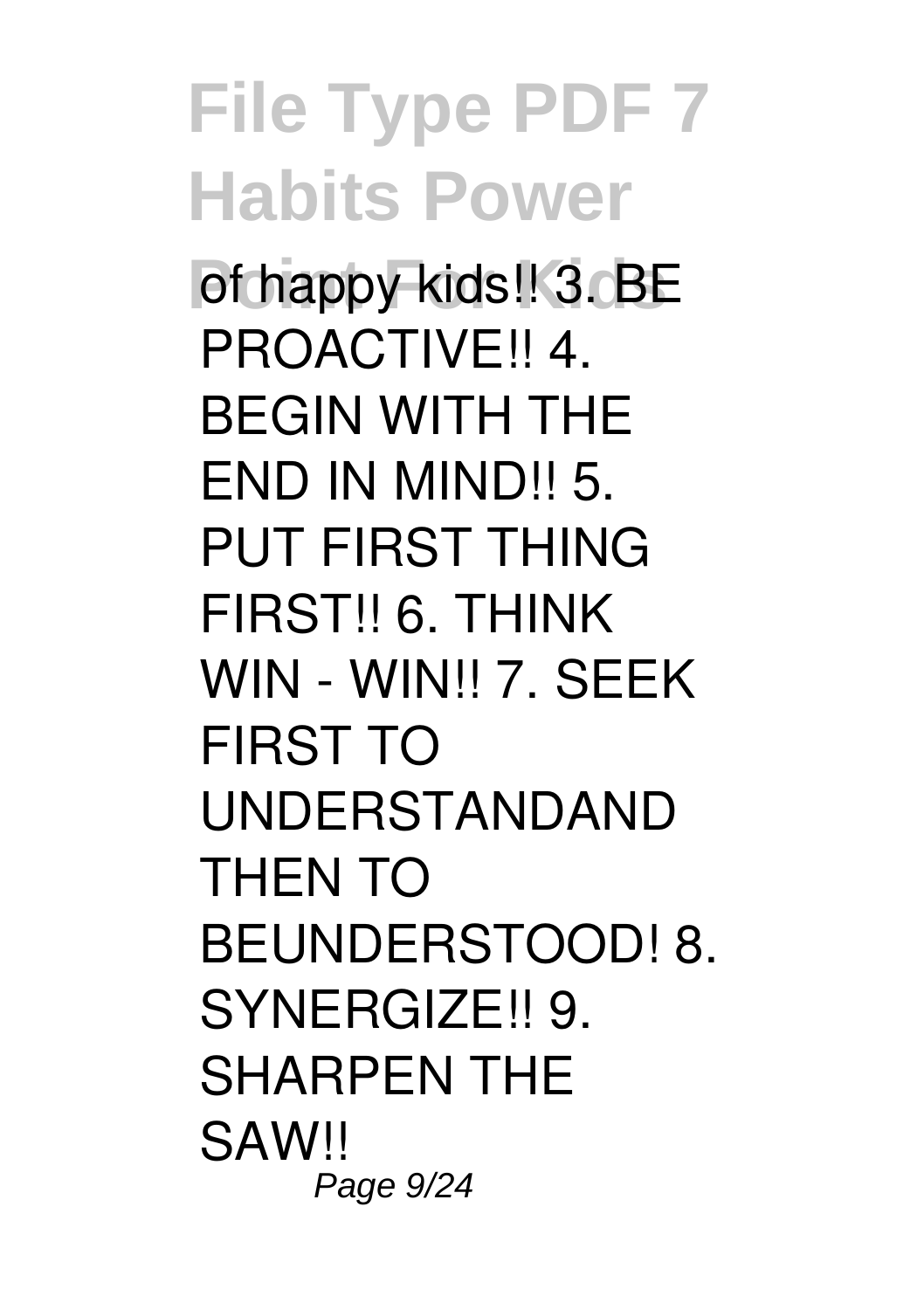**File Type PDF 7 Habits Power Point For Kids** 7 habits - SlideShare The 7 Habits Of Highly Effective Teens For teens, life is not a playground, it's a jungle. 7 Habits of Highly Effective Teens 7 Habits of Highly Effective Teens As a ... – A free PowerPoint PPT presentation (displayed as a Flash Page 10/24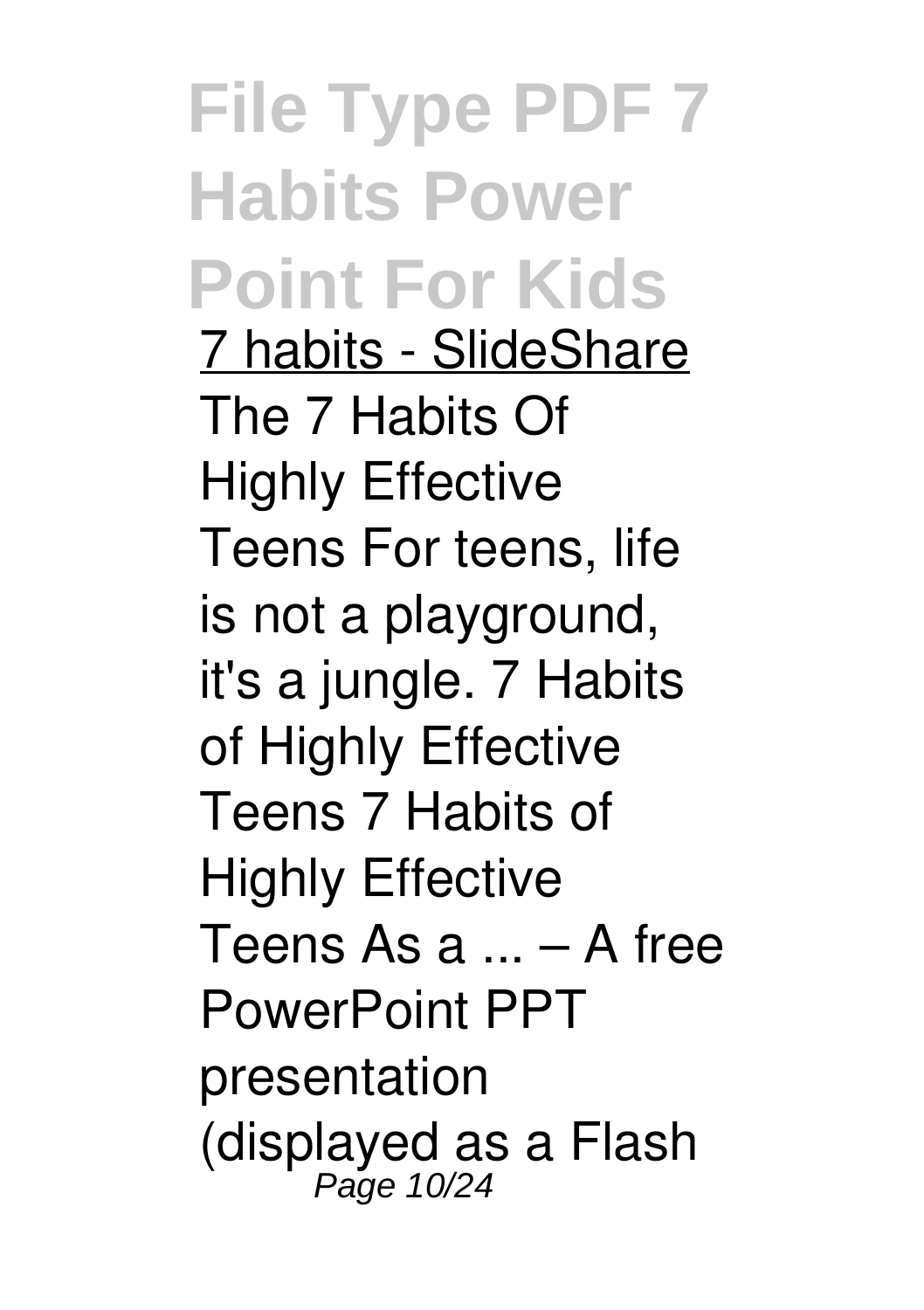**File Type PDF 7 Habits Power** slide show) on ids PowerShow.com - id: 71beb9-YjY3N

PPT – The 7 Habits **PowerPoint** presentation | free to view ... Seven Habits Covey PowerPoint Template is a presentation based on Stephen Covey Seven Habits of the Highly Effective<br>Page 11/24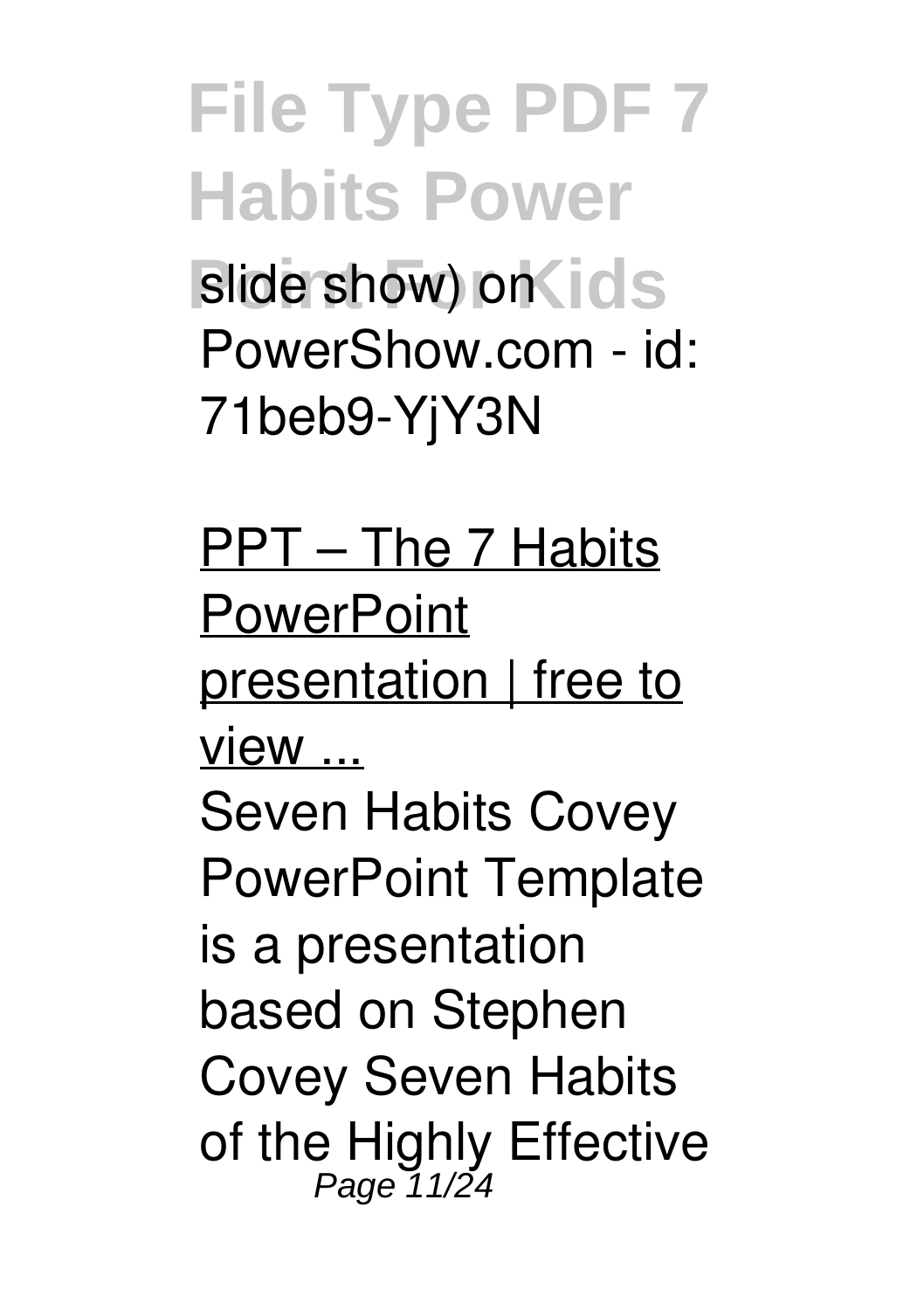**File Type PDF 7 Habits Power People bestseller.** S The 7 Habits is a powerful framework for personal and professional growth. This book has become a must have in any business oriented person bookshelf and has revolutionized the way people understands personal behavior and how to approach life.<br>Page 12/24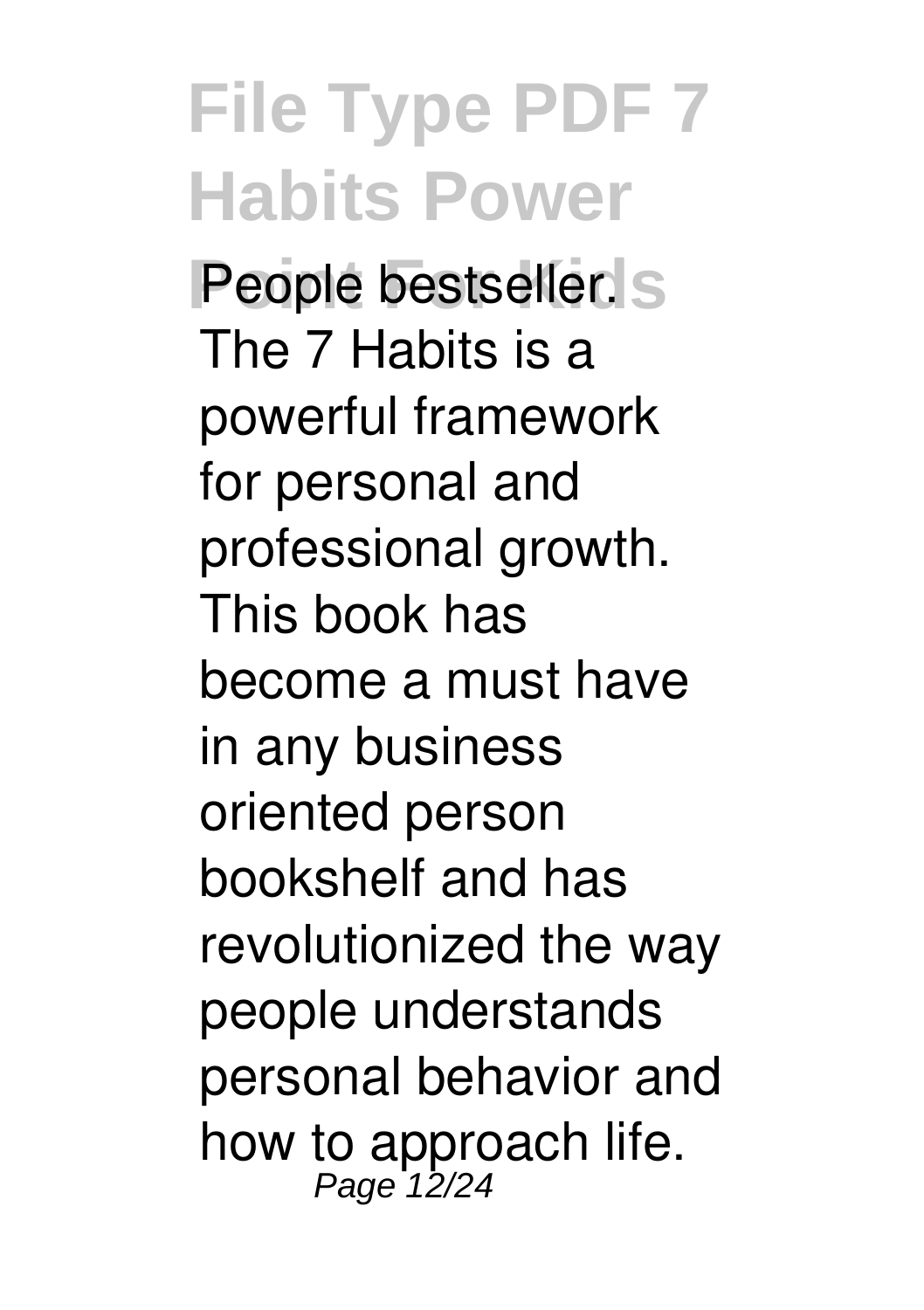**File Type PDF 7 Habits Power Point For Kids** Seven Habits Covey PowerPoint Template - SlideModel 7 Habits of Highly Effective Teens. By Sean Covey. 9. The Habits. Leadership. Habit 1 Be Proactive. Habit 2 Begin with the End in mind. Habit 3 Put 1st things 1st. Habit 4 Think Win-Win. Page 13/24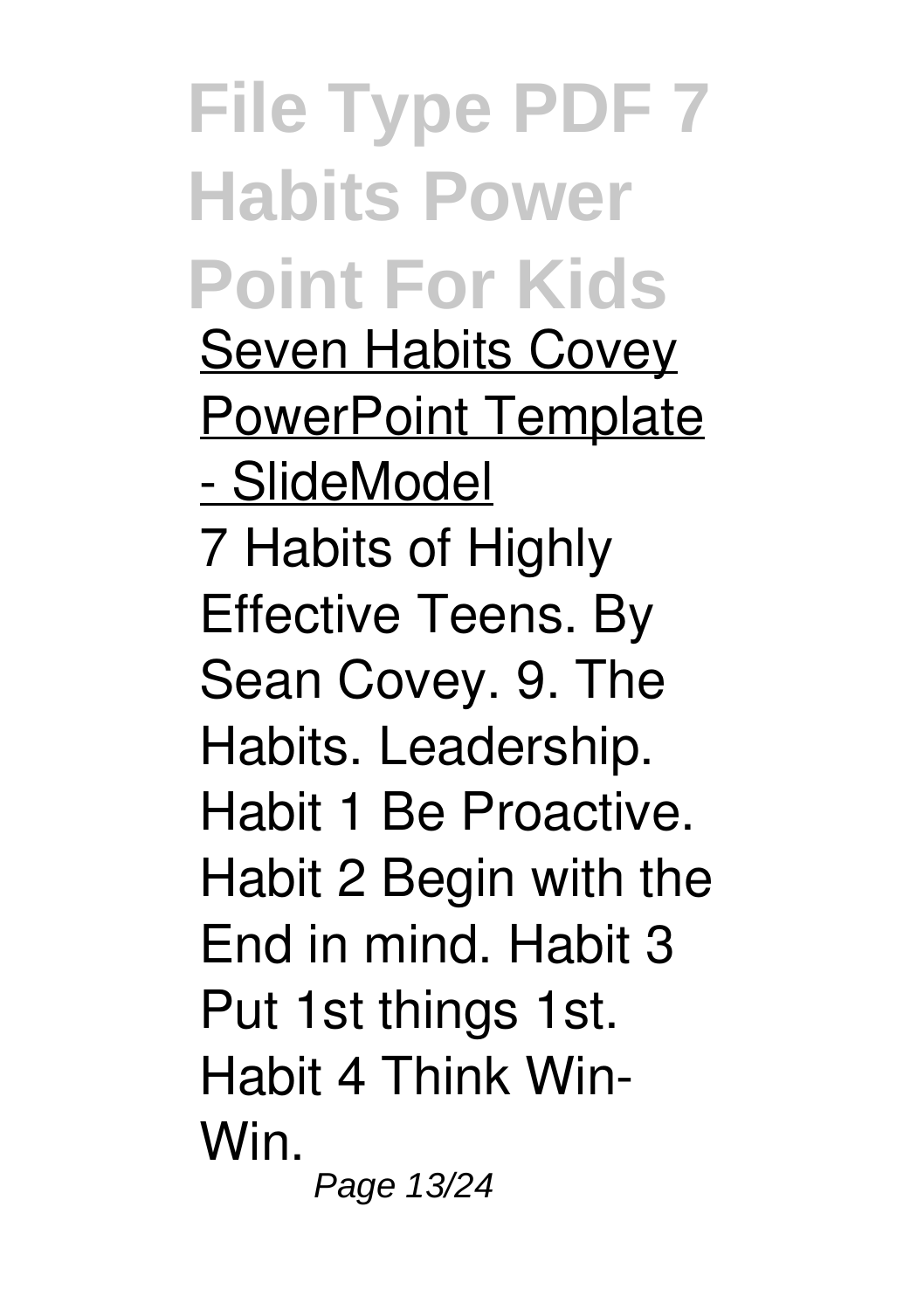**File Type PDF 7 Habits Power Point For Kids** PPT – The 7 Habits of Highly Effective Teens PowerPoint ... The Seven Habits of Highly Effective People introduces the habits which single out people who deal particularly effectively with the world around them. Slideshare uses cookies to improve functionality and Page 14/24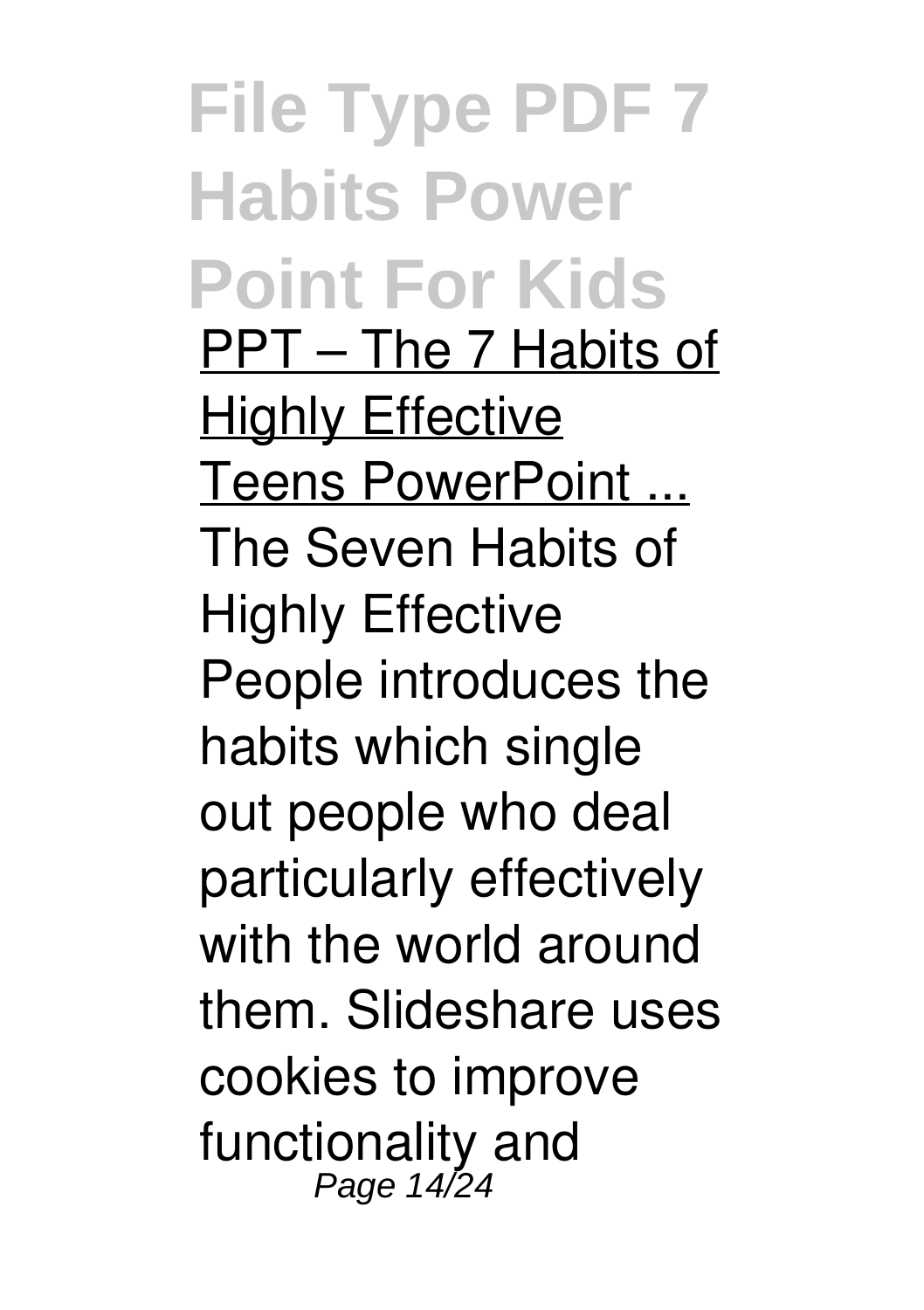**File Type PDF 7 Habits Power Point For Kids** performance, and to provide you with relevant advertising.

The 7 habits of highly effective people - **SlideShare** Hello friends, I have got a presentation on the book 'Seven Habits of Highly Effective People' by Stephen Covey. If you are interested please Page 15/24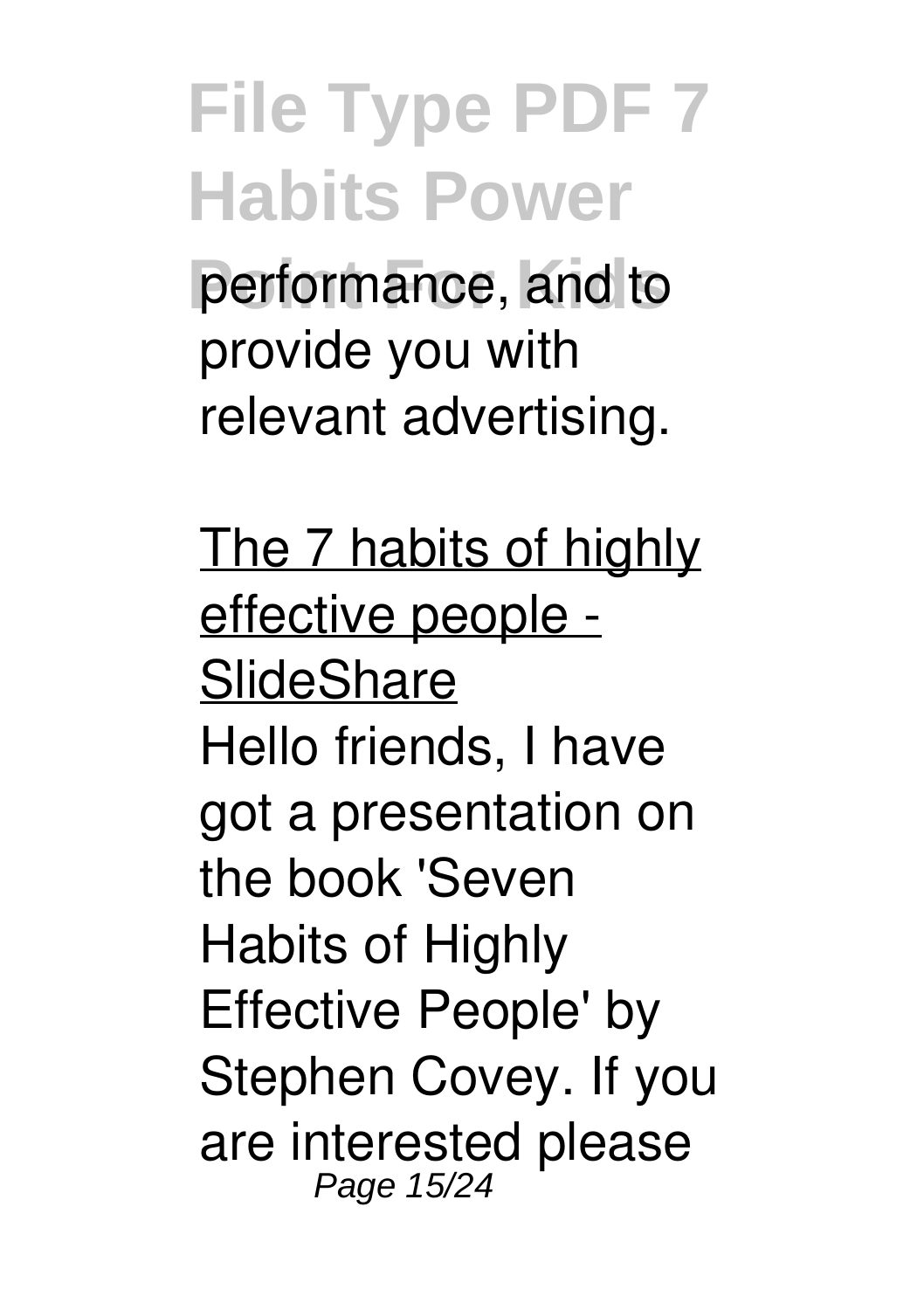open the attachment. Regards, Shijit. 20th November 2008 From India, Kochi Attached Files . Seven Habits of Highly Effective People[1].ppt (1.33 MB, 9228 views)

Seven Habits - **Stephen Covey** (presentation) - PPT Download ... 7 Habits of Highly Page 16/24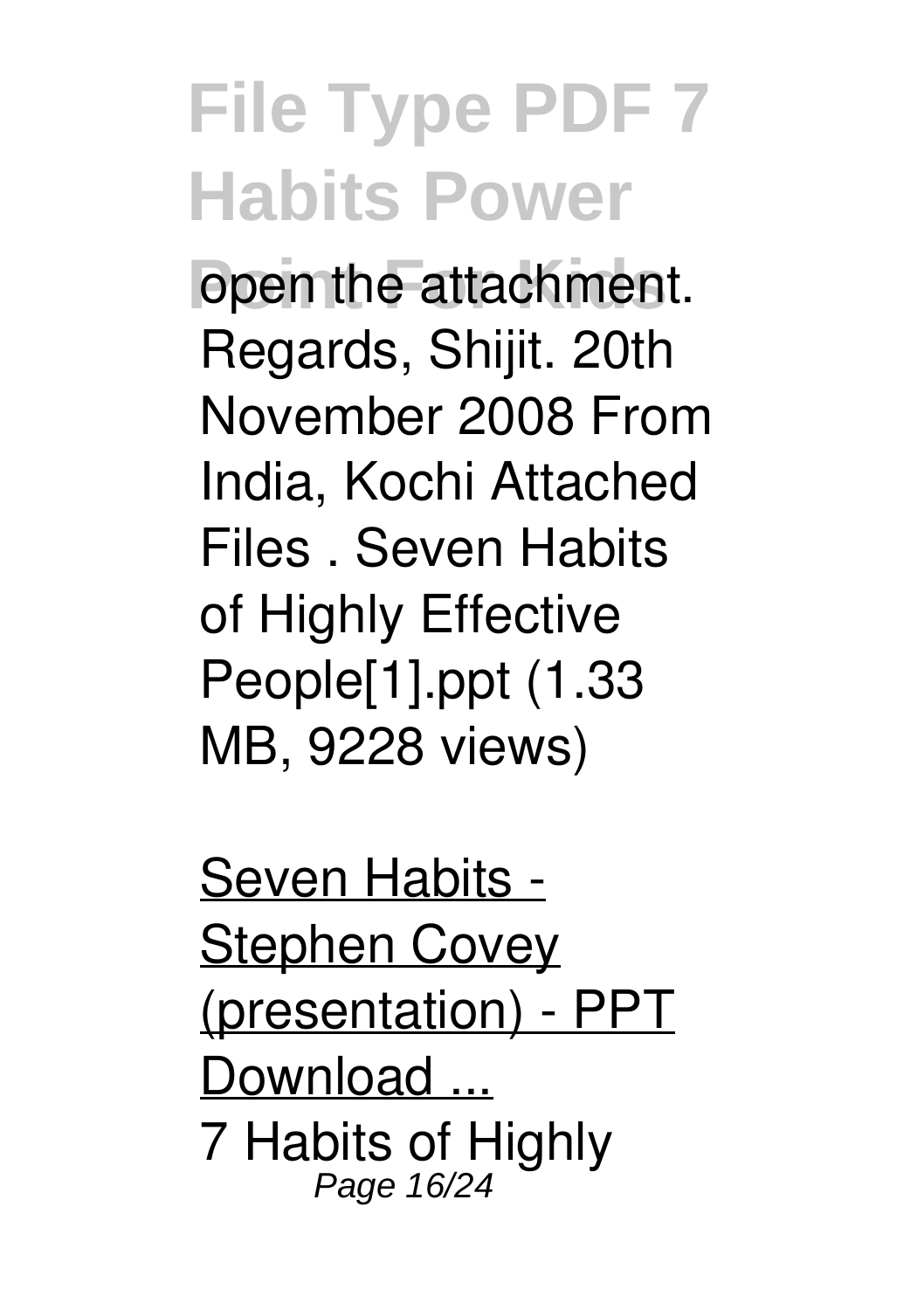**File Type PDF 7 Habits Power** *<u>Effective People 1.5</u>* 1-BE RESPONSIBLE: BE PROACTIVE. THE HABIT OF PERSONAL VISION. I have the ability to choose my own response. I carry my own weather – whether it rains or shines makes no difference to me.

7 Habits of Highly<br>Page 17/24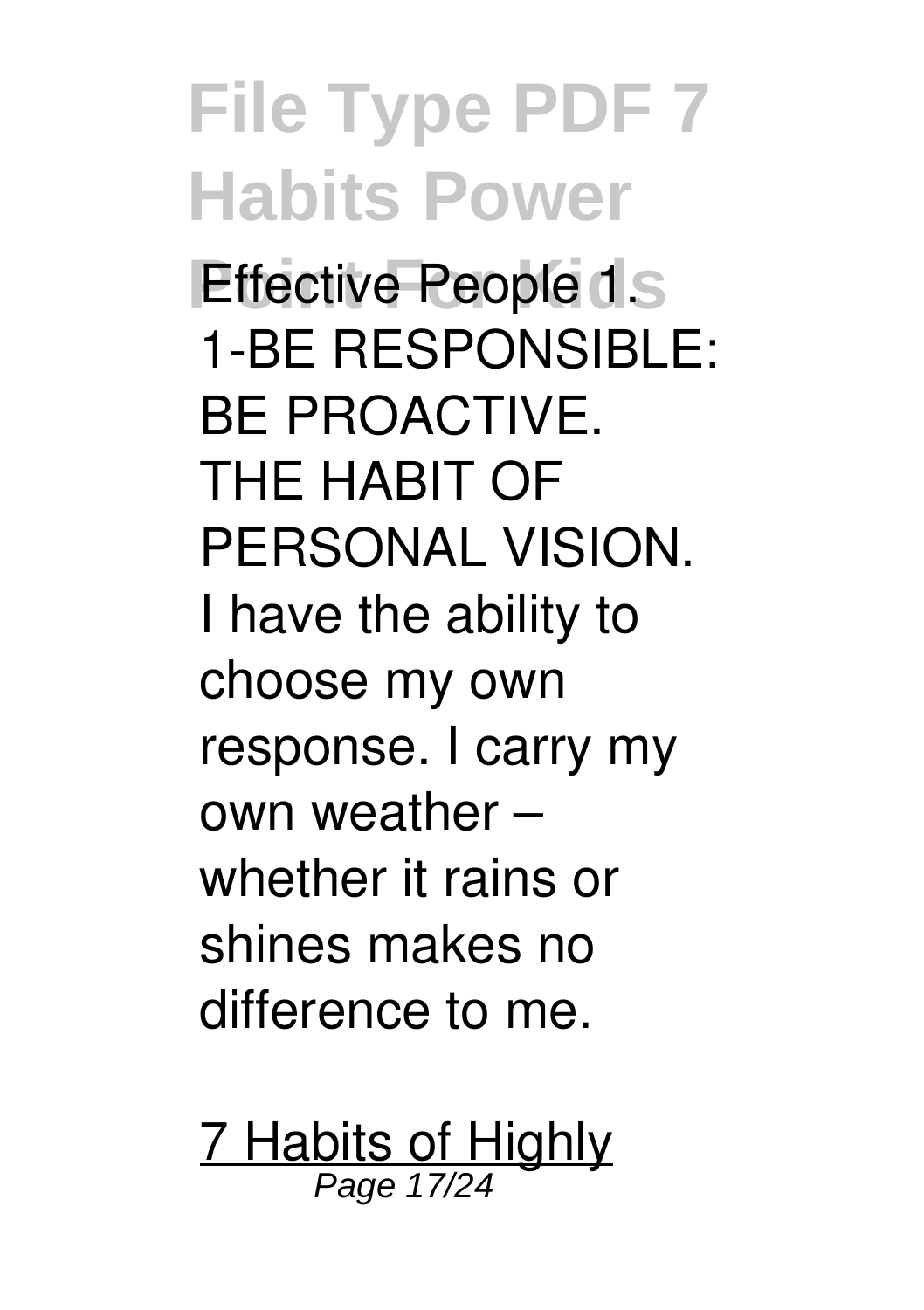**File Type PDF 7 Habits Power People disk For People disk SlideShare** The same 7 habits that the book discusses are often used as important Human Resource training tool across the corporate world. These are as under: One, Be Proactive - This suggests staying ready to take an initiative. Two, Begin Page 18/24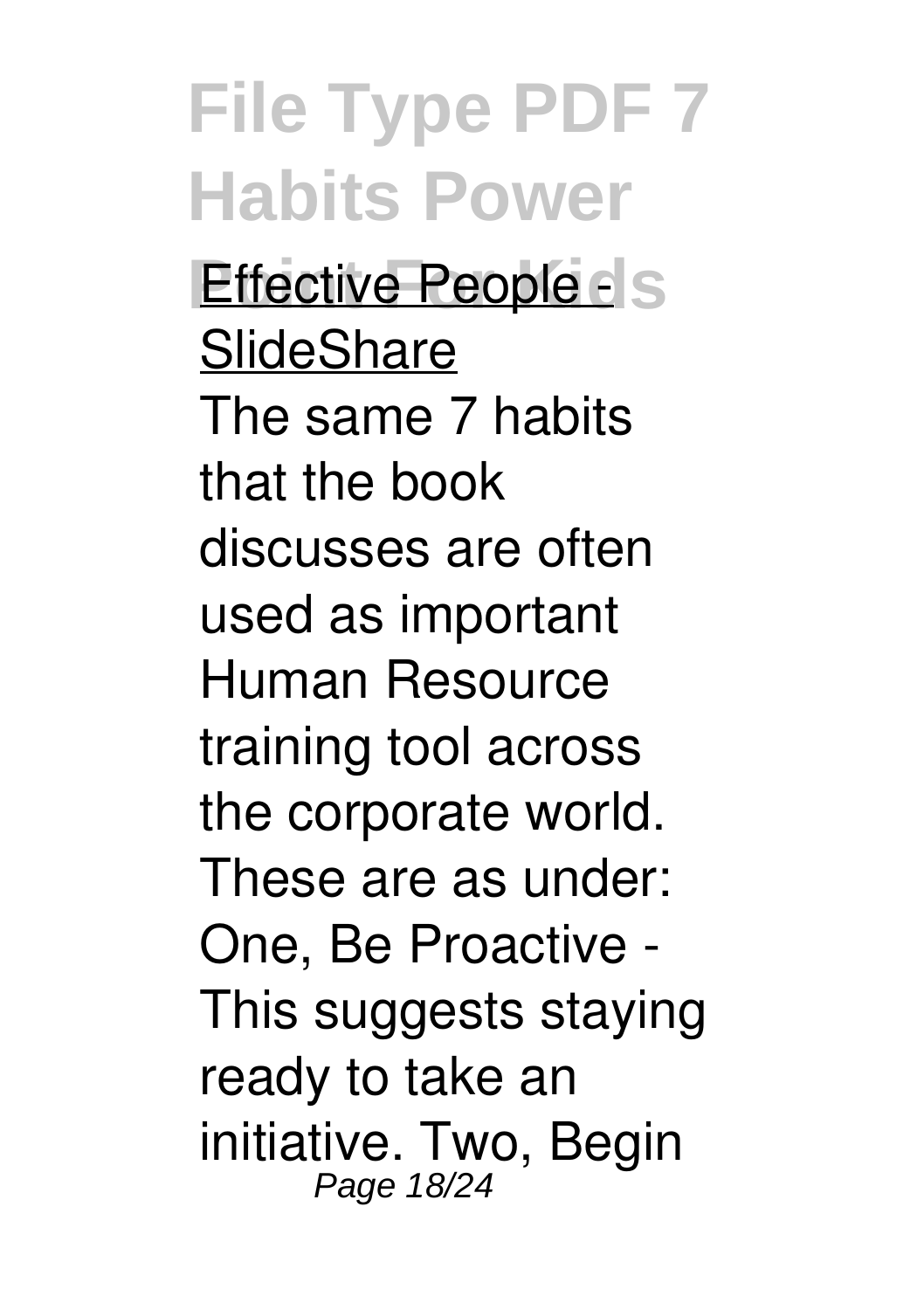with the End in Mind -This motivates the managers and entrepreneurs to clearly envision what they really want or aim at.

7 Habits of Stephen **Covey PowerPoint** Template | **SketchBubble** The 7 Habits Of Happy Kids Page 19/24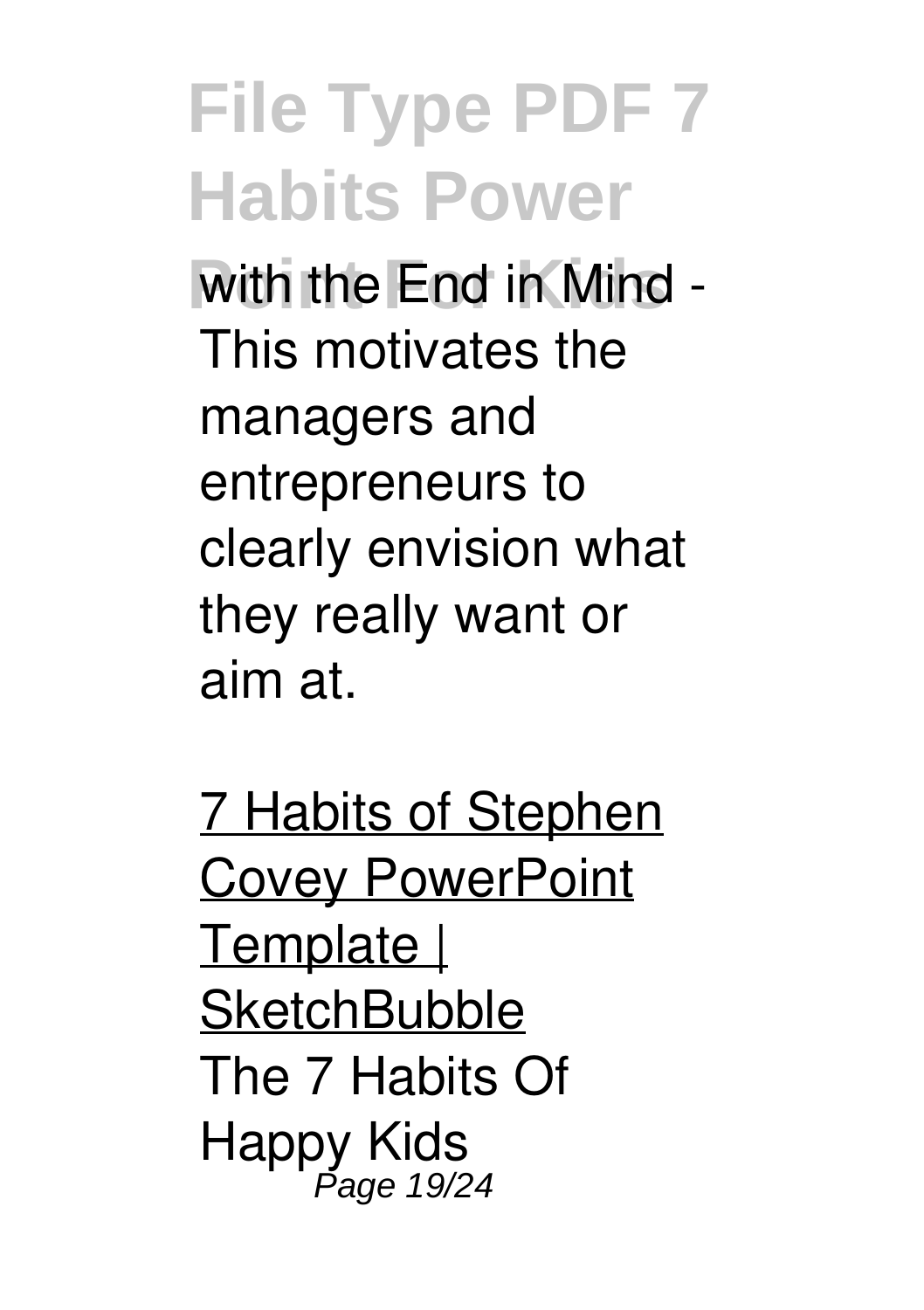**File Type PDF 7 Habits Power PowerPoint PPTds** Presentations. All Time. Show: Recommended. Sort by: 7 Habits of Happy Kids - Arial MS P Helvetica Monaco Blank Presentation 7 Habits of Happy Kids Habit 1: Be Proactive

...

728 The 7 Habits Of Happy Kids PPTs Page 20/24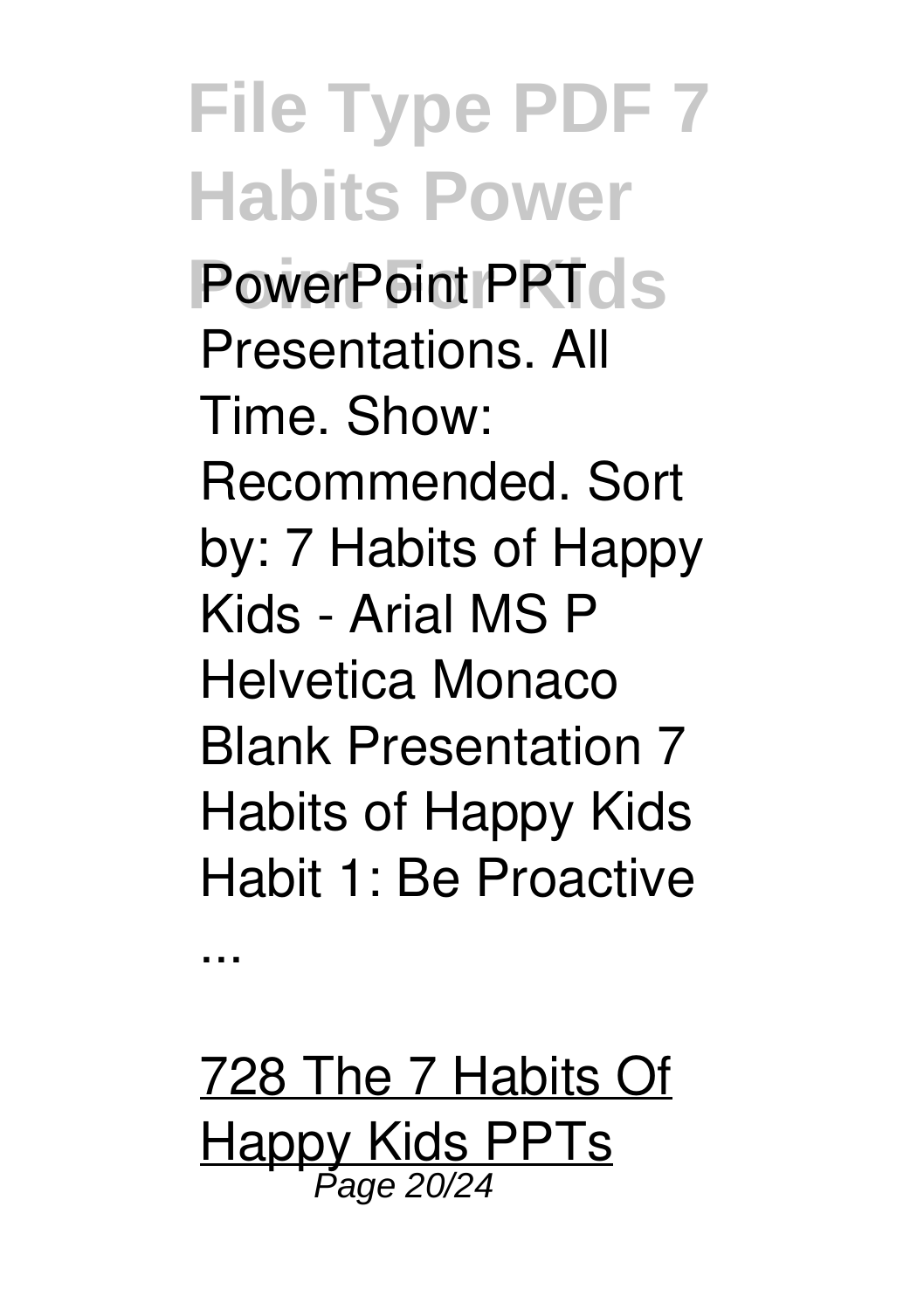**Point For Kids** View free & download

... Watch How it Makes You Feel 7 Habits of Highly Effective Teens: Think Win-Win Developing a Win-Win attitude is not easy But if you start thing it more and more it will eventually start becoming a mental habit. Perhaps the most surprising Page 21/24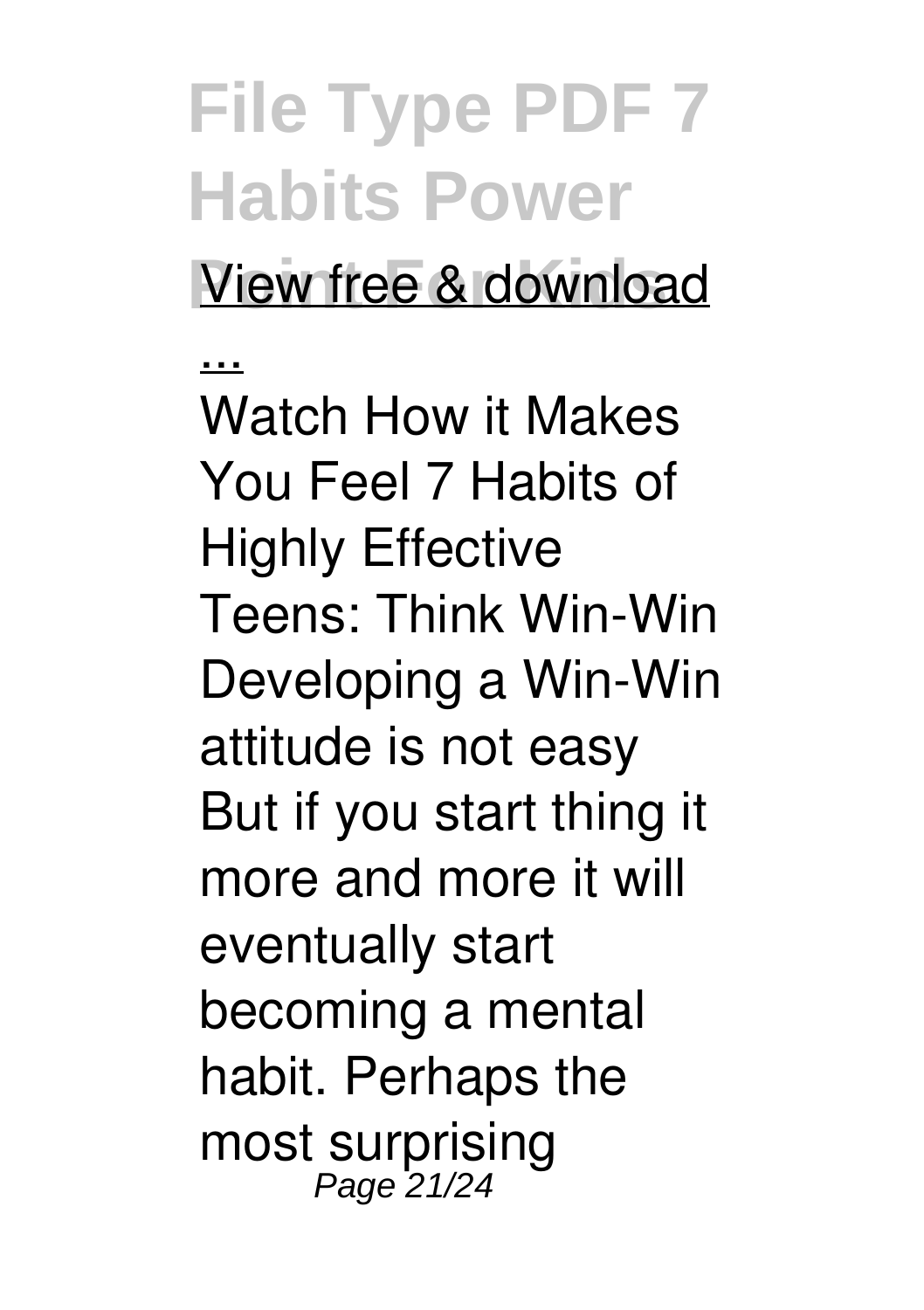**benefit of thinking Win-**Win is the good

7 Habits of Highly Effective Teens: Think Win-Win by ... Title: 7 Habits of Happy Kids 1 7 Habits of Happy Kids. Become a Leader of ; Self and ; Others; Leadership is communicating peoples worth and Page 22/24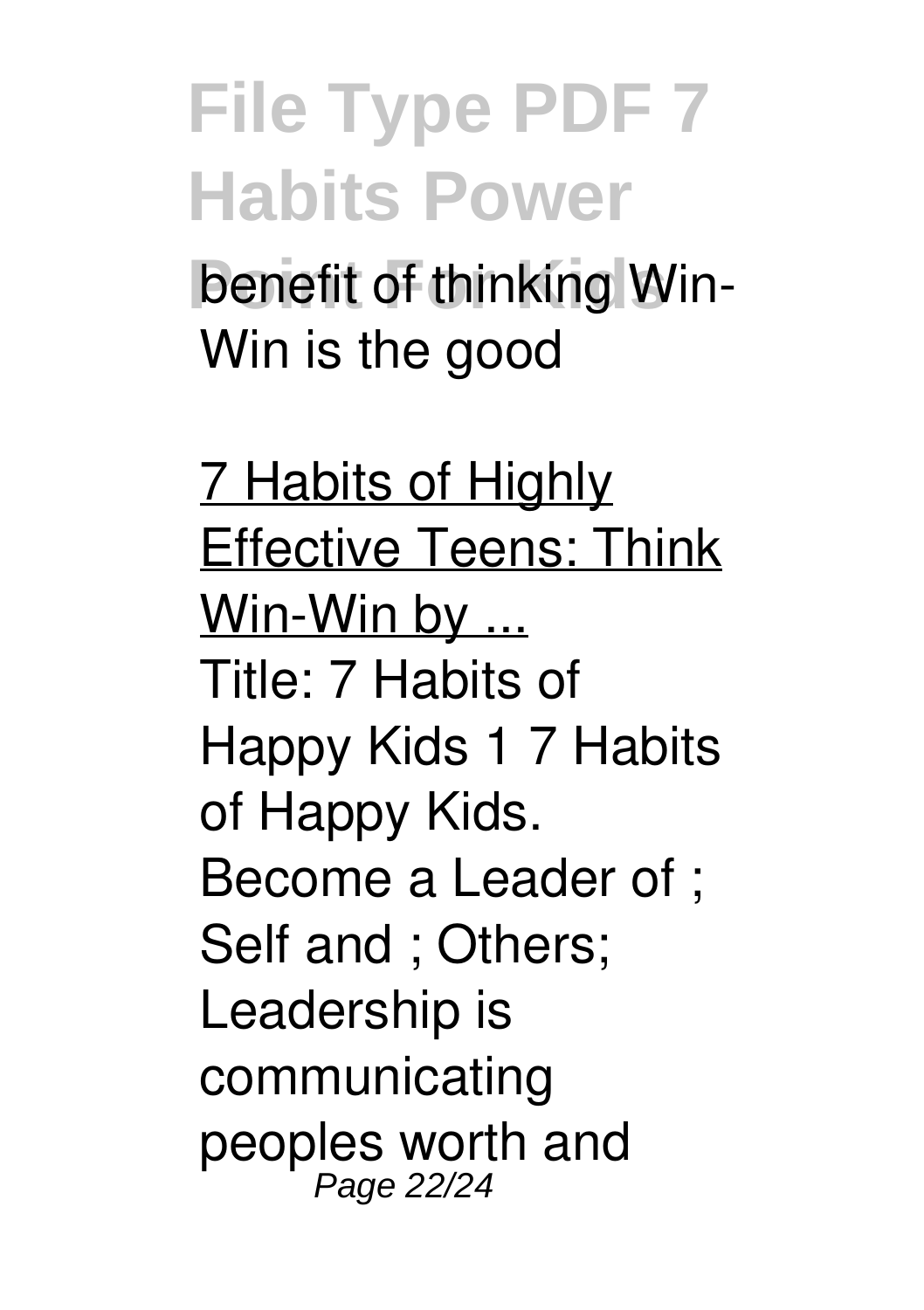**potential so clearly** that they are inspired to see it in themselves Stephen Covey. Borrowed from Acres Green Elementary Website. 2 Habit 1 Be Proactive I do not blame others for my wrong actions I take initiative